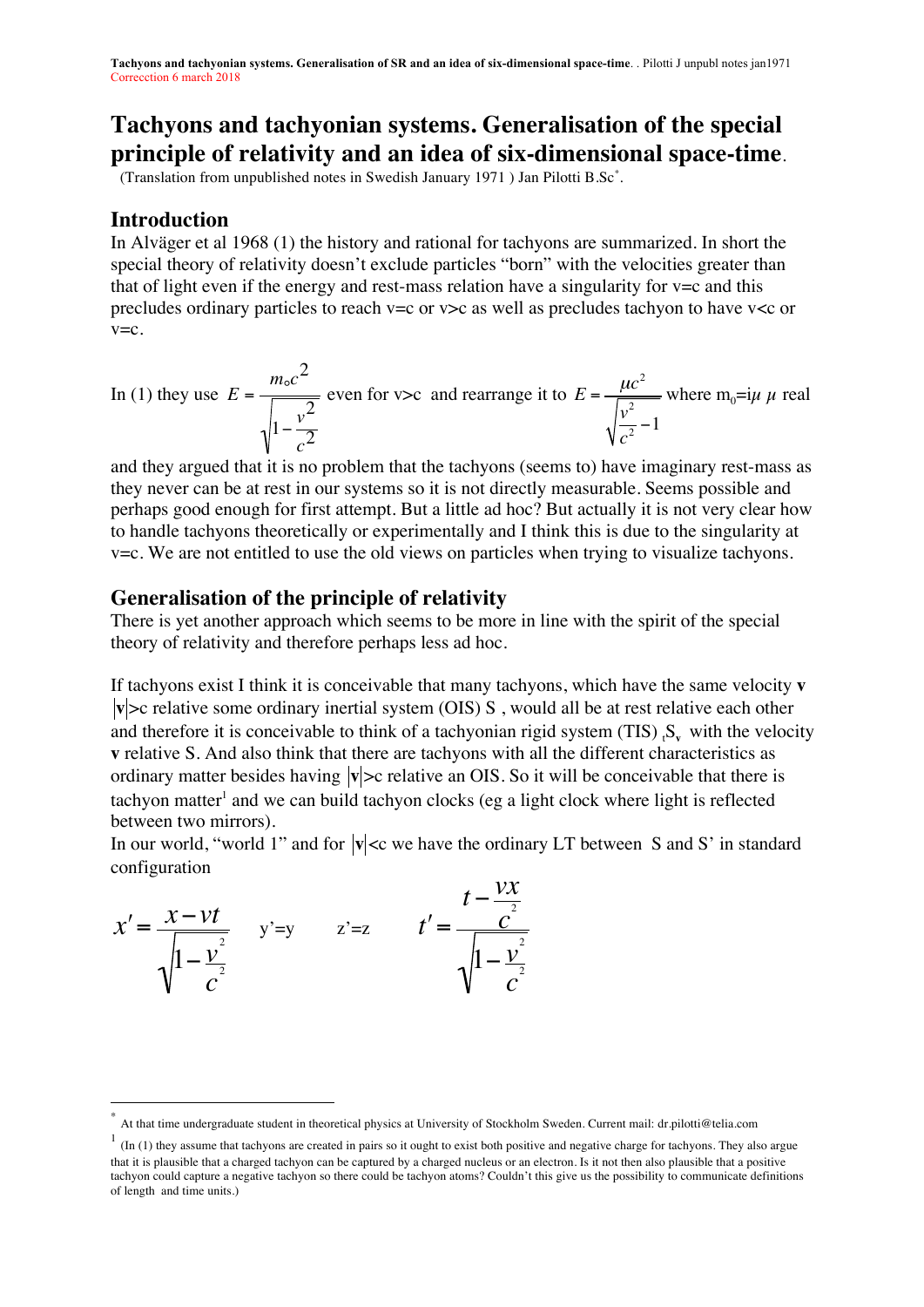In a world which only consists of tachyons, world 2, we can as a first trial generalise the ordinary postulates and even for tachyon world **postulate:**

I. **the special principle of relativity** and

**II. that the velocity of light is the same in all TIS =**  $c_t$ **.** 

and the derivation of LT within the tachyon world, world 2 can be done exactly as in world 1

$$
\xi' = \frac{\xi - \nu \tau}{\sqrt{1 - \frac{v^2}{c^2}}} \qquad \eta' = \eta \qquad \varsigma' = \varsigma \qquad \tau' = \frac{\tau - \frac{v\xi}{c^2}}{\sqrt{1 - \frac{v^2}{c^2}}}
$$

Then I think it is conceivable that all the other physics in world 2 can be done as in our  $world<sup>1</sup>$ .

Note that "humans" in world 2 will measure positive real rest-masses for their particles and will describe imaginary rest-masses for the particles in world 1 and that they never are at rest relative to IS in world 2.

A generalisation of the special principle of relativity ought to give "Tachionians" the right to view and handle there IS as we in world 1 view and handle our IS.

### **How are then world 1 and world 2 related? Can there be any meaningful transformation between them?** I come back to that below.

## How is the relation between **c** and  $\mathbf{c}_\mathrm{t}$ ?

In world 1 c is a limit velocity and independent of  $IS_1 \in World1$ 

In world 2  $c_t$  is a limit velocity and independent of  $IS_2 \in$  World 2

in world 1 and world 2 but we can here assume that these units can be chosen (is it a free choice?) so c and  $c_t$  have the same numerical value. So it seems reasonable, if not follows from the generalised special principle of relativity, to assume  $c=c_t$ . Of course we here also have the question about the units of length and time

### **Problems about communication**.

 $\overline{a}$ 

Can we communicate with world 2 and tell them about our results of measurement? Is this of any significance? Can we choose units for them?

The problem is that we never can have clocks from world 1 respectively world 2 at rest relative each other (other than for  $v_1 = c = v_2$  but then the time "stands still"?) The same with length measuring-rods. So to speak about sameness of measuring-rods and clocks doesn't seems so easy. But if we could communicate we could tell "them" how 1 second is a certain number of period of a special radiation from Caesium 133 and then define 1m as a distance light goes in a specified time and trust in the principle of relativity?<sup>1</sup>

 $1$  (In (1) they assume that tachyons are created in pairs so it ought to exist both positive and negative charge for tachyons. They also argue that it is plausible that a charged tachyon can be captured by a charged nucleus or an electron. Is it not then also plausible that a positive tachyon could capture a negative tachyon so there could be tachyon atoms? Couldn't this give us the possibility to communicate definitions of length and time units.)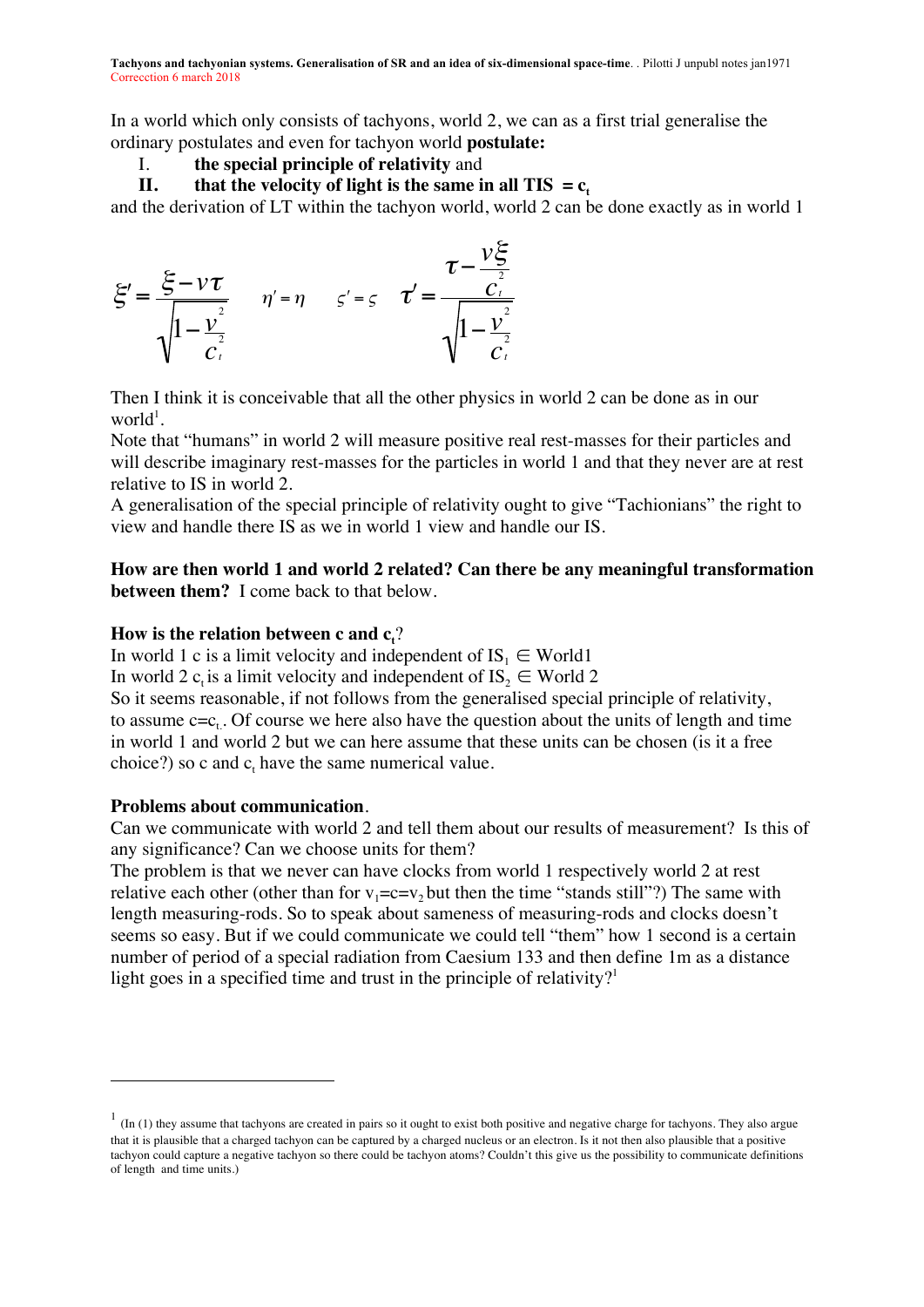### **Can there be any meaningful transformation between our world 1 and tachyonian world 2?**

If we can observe tachyons, that is giving real coordinates to them in our systems it must exist transformations with real numbers between world 1 and world 2 as the coordinates for tachyons in there own systems also are real. But for v>c the ordinary LT doesn't work.

**So either we cannot observe tachyons or there must be other real transformation than the ordinary LT. Or (perhaps) more general; Can one and the same event be registered in both world 1 and world 2 and must this registration be expressed in real values? If so there must exist a transformation with only real numbers.**

When we at first define IS we don't a priori know that there will be an upper limit for the speed between two IS, so it doesn't seem to bold to define all systems which move with uniform velocity relative to some IS also as an IS irrespectively of the velocity.

(In the way my teacher proved LT I think it works, but perhaps problem with "free particle" in Rindler' s derivation (2).)

It is then discovered that we must divide these IS in three classes

Those which belongs to world  $1 |v| < c$ Those which belongs to world  $2 |v| > c$ (Those which belongs to world  $1 |v| < c$ 〉 in relation to World 1 The limit  $|v|=c$ € Those which belongs to world  $2 |v| > c$ in relation to World  $2$ The limit  $|v|=c$ )

(Those in world 2 (according to us) will call their world world 1 but I (think I) belong to world 1 so I use our labels) world 1 so I use our labels)

With this explicit "generalisation" (which basically is no generalisation) the special principle of relativity can be formulated exactly as before "Einsteins's principle":

### **Postulate I "All inertial frames are equivalent for the formulation of all physical laws."** (3)

(Comment: This principle ought to be interpreted as: If one have exactly the same experimental situation, that is if all variables of causes have the same value of measurement in two different IS (in the generalised sense) the result will be the same, that is the measure of the effect variables).

That "tachyoninas" give our rest-masses imaginary numbers (and vice versa) *just shows* that rest-mass is not invariant, but its value in a drastically way depends on from which world it is described.(transformation  $m_0 \rightarrow i m_0$ ?)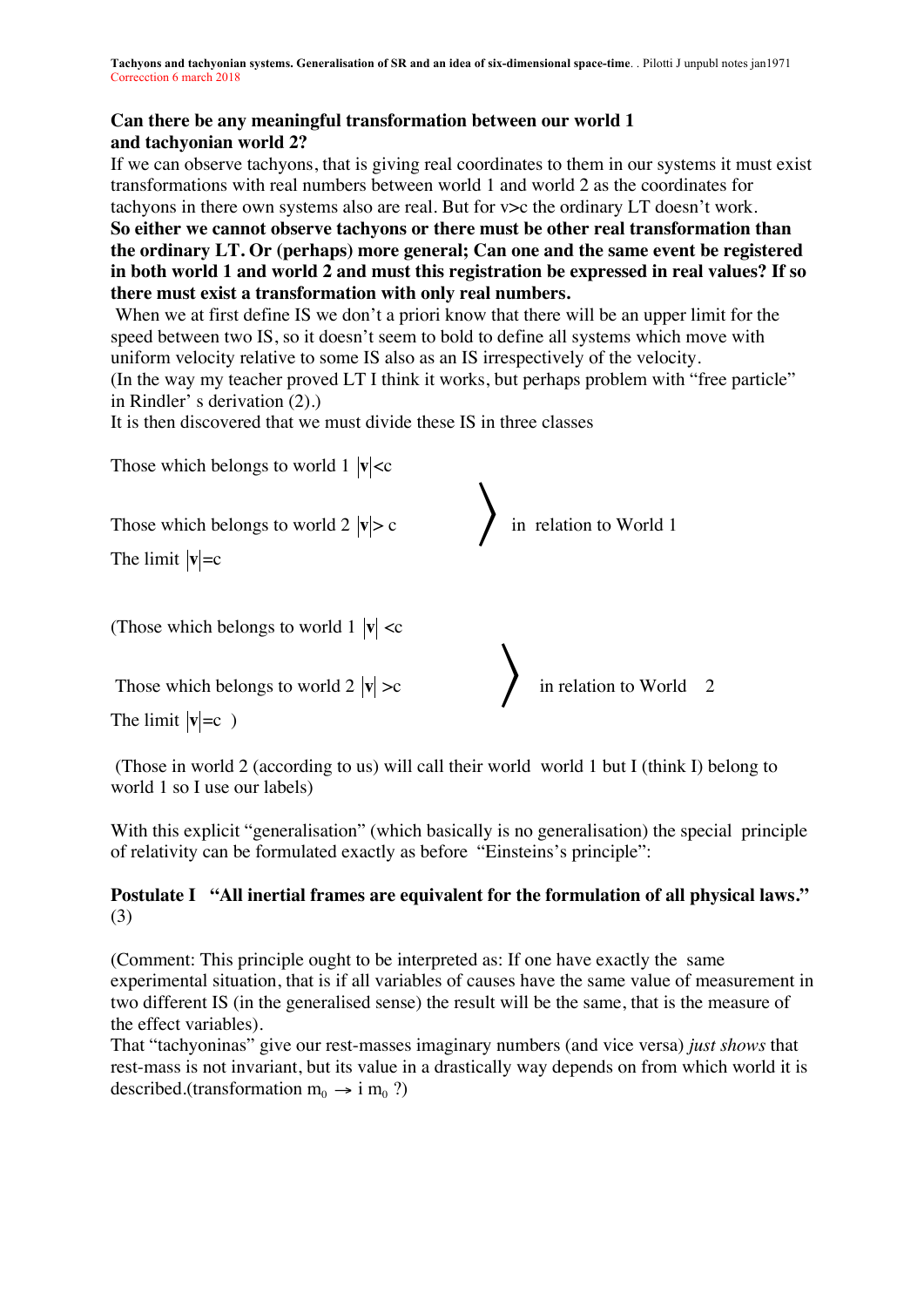As done above this postulate at first ought to allowed to be used in each world by itself and we will have LT between intertial frames IS and IS' belonging to the same world (either wolrd1 or world2).

#### **Generalised Lorents transformation**

Now as stated above either we cannot observe tachyons or there must be a real transformation between an IS<sub>1</sub>  $\in$  World 1 and an IS<sub>2</sub>  $\in$  World2. So now we will examine if there is a possibility to find such real transformation between  $IS_1$  and  $IS_2$  with the relative velocity  $|v|>c$ and in "standard configuration" (this is not totally clear what it shall mean for  $|{\bf v}|>c)$ 

ential de la construction de la construction de la construction de la construction de la construction de la co<br>La construction de la construction de la construction de la construction de la construction de la construction We follow he derivation according to Rindler (2):

O (some particle illuminated by that flash) Two events  $P$  (a flash of light emitted)

in IS<sub>1</sub> 
$$
(x,y,z,t)
$$
  $(x+dx,y+dy,z+dz,t+dt)$ 

in IS<sub>2</sub>  $(\xi, \eta, \zeta, \tau)$  $(\xi + d\xi, \eta + d\eta, \zeta + d\zeta, \tau + d\tau)$ 

Exactly as in Rindler (2) page 16-17 we get

 $dx^2 + dy^2 + dz^2 - c^2 dt^2 = 0$  and  $d\xi^2 + d\eta^2 + d\zeta^2 - c^2 d\tau^2 = 0$  which with the same argument as in Rindler ( e g differentiability) gives :

$$
d\xi^{2} + d\eta^{2} + d\zeta^{2} - c^{2}d\tau^{2} = \mathbf{K} (dx^{2} + dy^{2} + dz^{2} - c^{2}dt^{2})
$$
 (I)

and again with the same argument as in Rindler (the orientation can be arbitrary and IS are isotropic so the relation between  $IS_1$  and  $IS_2$  are completely symmetric)

$$
dx^{2} + dy^{2} + dz^{2} - c^{2}dt^{2} = K(d\xi^{2} + d\eta^{2} + d\zeta^{2} - c^{2}d\tau^{2})
$$
  
So it follows that K= ±1 (up to here Rindler had said nothing about the relative velocity v)

is against the law of inertia for quadratic forms if we not allow complex numbers<sup>2</sup>. As K=1 gives ordinary LT which does not work for  $|v|>c$  we have to choose K=-1 even if it

$$
d\xi^{2} + d\eta^{2} + d\zeta^{2} - c^{2}d\tau^{2} = -(dx^{2} + dy^{2} + dz^{2} - c^{2}dt^{2})
$$
 (II)

For  $\eta = Ay$   $\zeta = Cz$  (II) which gives<sup>\*</sup> A= ± 1 C=± 1 which gives this (exactly as in Rindler (2) exercise IV 1 page 74) proves linearity. Thus (II) is valid for finite differentials and if we assume we have standard configuration (a question is if simultaneity in a point is an invariant between world 1 and world 2?) and again as in Rindler

$$
\xi^2 + \eta^2 + \zeta^2 - c^2 \tau^2 = c^2 t^2 - x^2 - y^2 - z^2 \quad \text{(III)} \implies \xi^2 - c^2 \tau^2 = c^2 t^2 - x^2 - 2y^2 - 2z^2 \quad \text{(III')}
$$

\* 2018 march 6: This is not correct for the minus sign which instead give A=±i C=i there for (III') is not solvable Fortunately I didnt stopp

here but did (what Parker unknown to me had done 1968) start with  $x^2 - ct^2 = \pm(dx^2 - c^2t^2)$  where both + and – are possible but as Parker say cant be used in 4D.But can be seen as a heuristic argument and led to the idea of 6D

era<br>
<sup>2</sup> This was pointed out by my teacher Dr Lars Söderholm at a lecture in november 1970